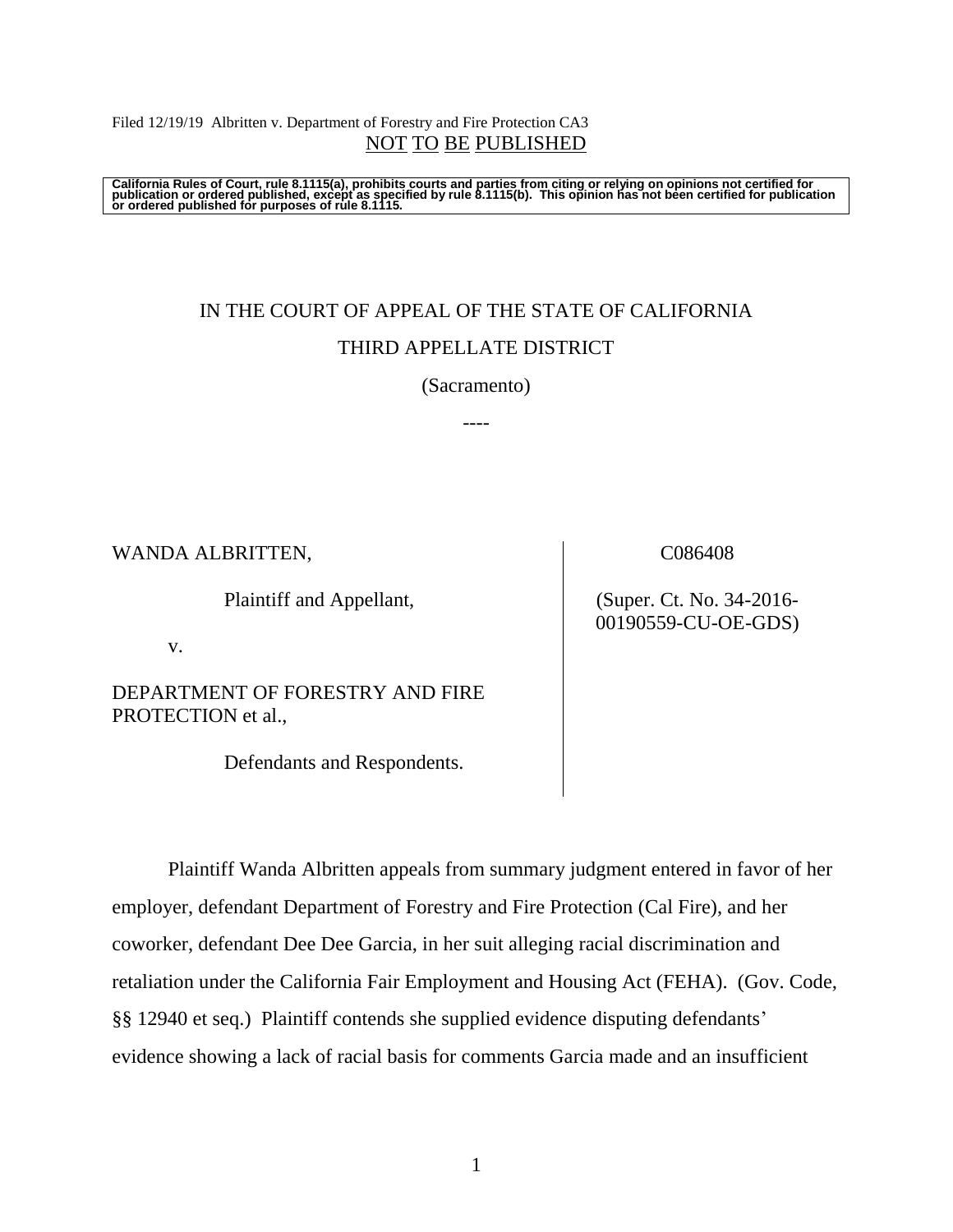causal connection between plaintiff's internal complaint and her lack of job training. Disagreeing, we affirm the judgment.

#### **FACTUAL AND PROCEDURAL BACKGROUND**

Plaintiff is an African-American woman; she and Garcia were employees of Cal Fire. Plaintiff and Garcia sat in cubicles sharing a wall and appeared to have a cordial working relationship from February 2014 to August 2014, although plaintiff alleges that, prior to August 2014, Garcia often said her first name "like a Southern drawl like dragging my name out." While plaintiff alleged that the way Garcia said her name bothered her, she never asked Garcia to say her name differently and did not tell Garcia that she did not like the way Garcia said her name.

#### *"If You Don't Know, Now You Know"*

 $\overline{a}$ 

In August 2014 plaintiff asked another employee a question. In response to the answer, plaintiff stated that she had not known the answer. Garcia, who was not part of the conversation up to that point, stated loudly and sarcastically from a separate cubicle, "un, if you don't know now, now you know." Plaintiff's supervisor warned Garcia to not say anything else, and another employee told plaintiff that the phrase was derogatory.**<sup>1</sup>**

Plaintiff researched the phrase online for less than 15 minutes and discovered that the phrase is a lyric from the rap song "Juicy" by The Notorious B.I.G., aka Biggie Smalls. In the explicit version of the lyrics plaintiff found online, the lyric ends with the word "nigga." While plaintiff acknowledged that she does not listen to rap music, never listened to the song, and does not know what the song is about, she found the phrase to be

<sup>&</sup>lt;sup>1</sup> This was later modified to "Un, if you don't know now you know" (omitting a "now" and a comma) and at times during the litigation a "then" was inserted before the remaining "now"; also at times a comma was added after "know." The corresponding segment of the lyric from the song alleged to be referenced is "And if you don't know, now you know." We do not consider these variances to be relevant, and assume the intention was to quote the song lyric, as we discuss in more detail *post*.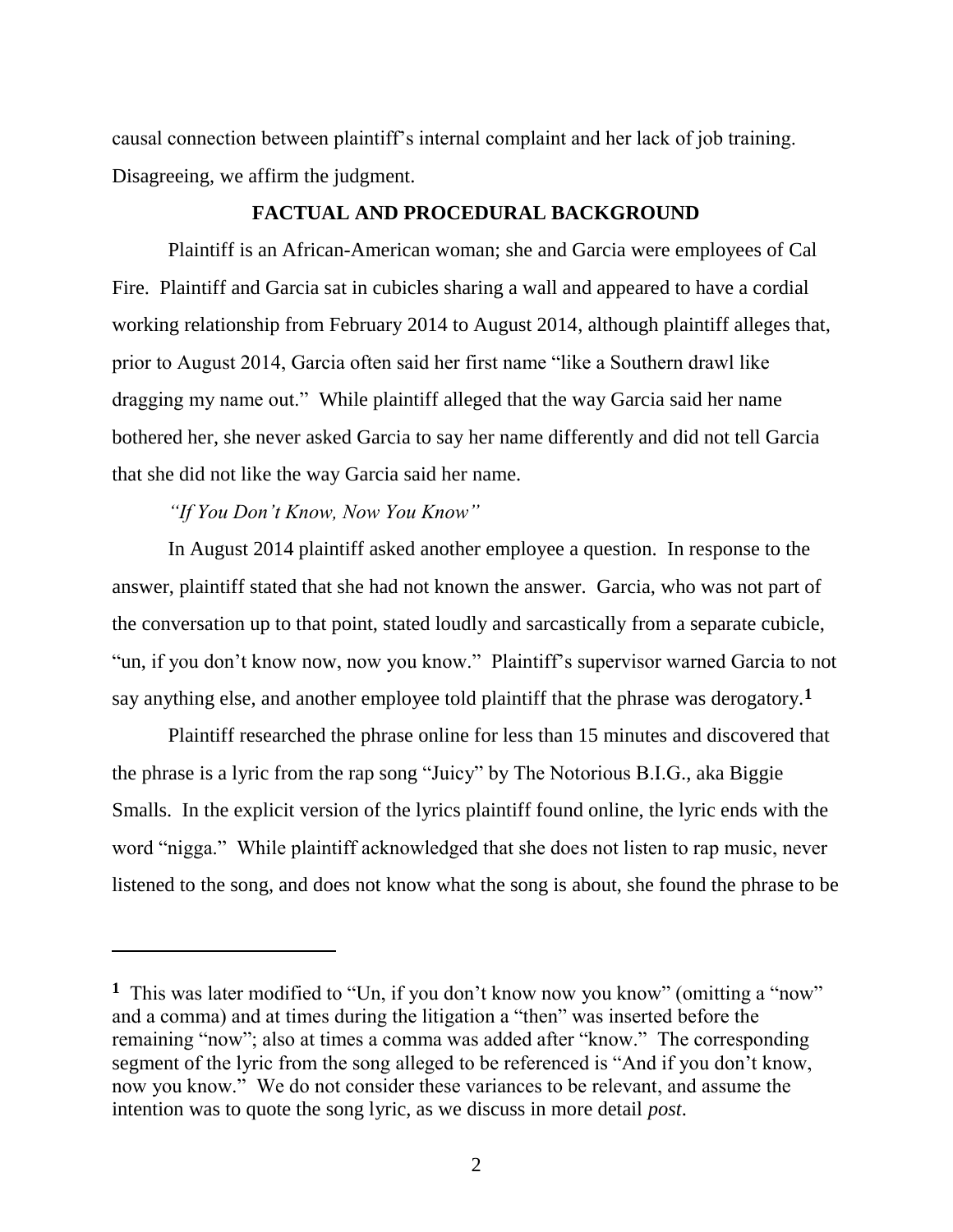"very, very derogatory." She "saw enough" of the lyrics to know that the lyrics for the song are "disgusting" and the language and title of the song are "very derogatory."

Plaintiff did not confirm that Garcia was reciting a song lyric, did not know if Garcia was reciting the lyrics in the "clean" version of the song, which does not include any variation of the epithet at issue here, did not know what Garcia meant by the phrase, and never asked Garcia what she meant. Although Garcia never referred to her explicitly by any racial epithet, plaintiff presumed Garcia impliedly referred to her by the epithet when she recited the lyric.

## "*Bye Felicia"*

The second set of allegedly discriminatory comments involved Garcia's use of the phrase "bye Felicia." Near the beginning of October 2014, Garcia was having a conversation with another employee when plaintiff overheard Garcia say, "Felicia" or "bye Felicia"; Garcia and the other employee laughed. Plaintiff was unfamiliar with the reference at the time, and she had no further recollection of the substance of that conversation. Plaintiff presumed Garcia was referring to her as "Felicia" because there was no one in the office with that name.

At the end of October 2014 when Garcia was leaving work, she walked by the cubicles of plaintiff and another employee. Garcia said, "bye Jeffrey, bye Wanda, bye Felicia." Neither plaintiff nor the other employee knew what "Felicia" referred to.

The next day, following a telephone conversation plaintiff had with a customer, Garcia told a supervisor that plaintiff was "unprofessional, rude, did not know how to talk to customers." Plaintiff first stated that Garcia called her "Felicia" when she entered the supervisor's office but later stated that Garcia said "bye Felicia" when plaintiff was leaving.

Around this time, plaintiff researched the meaning of "un, if you don't know, now you know" and "bye Felicia." At her deposition, plaintiff testified she watched a portion of the movie "Friday" in which a character dismisses another character named "Felisha"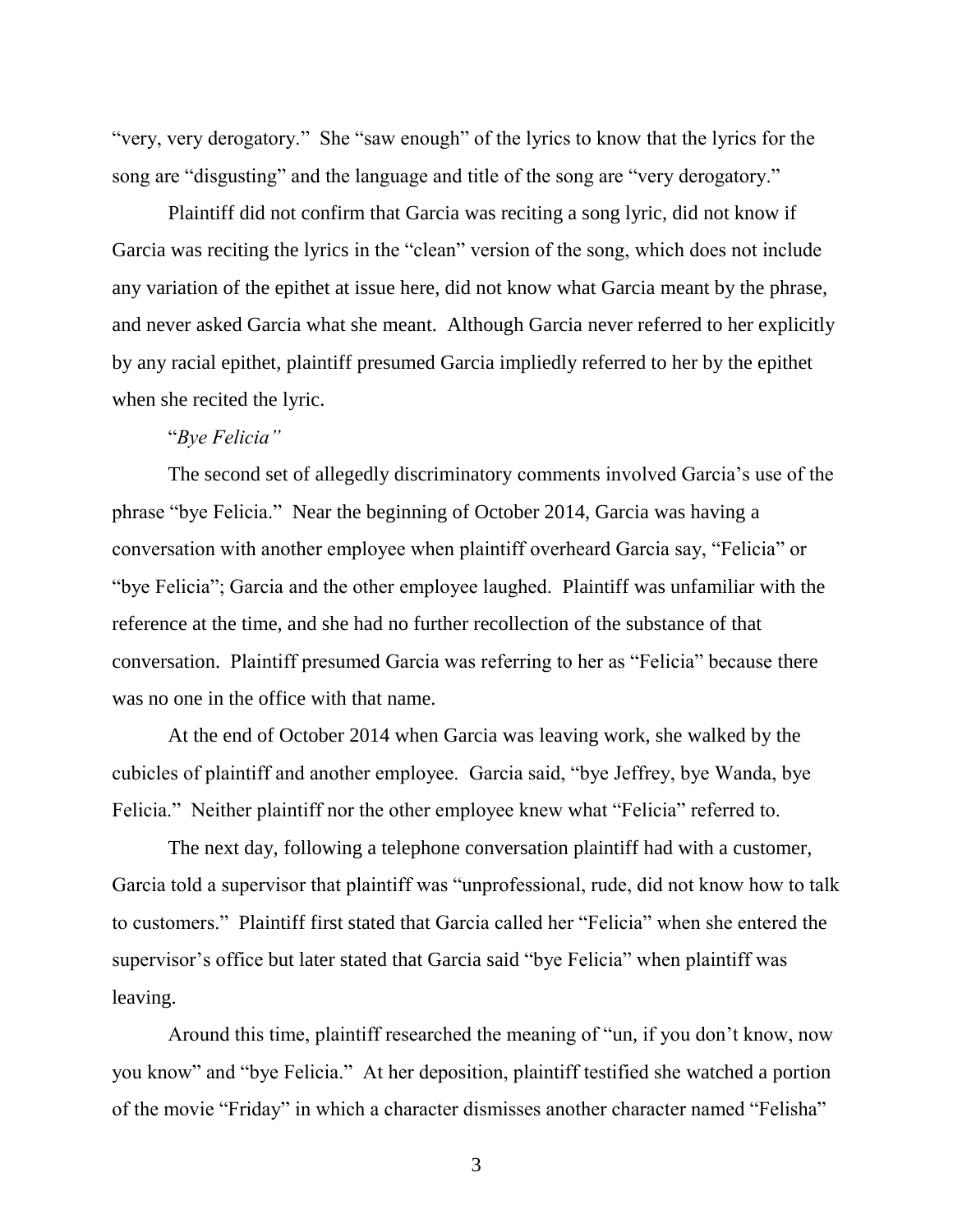by saying "bye Felisha." She testified the phrase "bye Felicia" is racial in nature because "Friday" is "an African-American movie" and the character being dismissed in the movie is African-American. Plaintiff also discovered an interview in which two celebrities discussed the meaning of "bye Felicia." A person on the video she found defined "Felicia" as "some random [person] that you don't even care about" and that it could refer to anybody. Plaintiff testified as to her understanding of what "bye Felicia" means: "apparently, I guess that's like your thoughts don't matter or something to that effect, and that's what I gathered what 'bye Felicia' means." She then testified, "It means that from the movie it's depicting an African-American woman that's either a crack head, on drugs, and she borrows everything." She felt "bye Felicia" was racial because the actress on the receiving end of "bye Felicia" was an African-American woman.

Approximately one month later, plaintiff was in her cubicle when she overheard Garcia use the term "Felicia" or "bye Felicia" while walking down the hall past her cubicle with two coworkers. Plaintiff was not part of the conversation, did not see Garcia make any gestures toward her, and did not know what the women were talking about at the time.

That same day, plaintiff overheard Garcia and a coworker having a conversation in another cubicle. Plaintiff overheard Garcia say "Felicia" or "bye Felicia" and then laugh. Plaintiff did not recall the substance of the conversation.

## *Internal Complaint, "Speak of the Devil," and Alleged Retaliation*

In December 2014 plaintiff filed an internal equal employment opportunity (EEO) harassment complaint alleging discriminatory acts and a non-EEO complaint alleging non-discriminatory acts, including an allegation that Garcia blew bubbles in the workplace. Cal Fire investigated, and it wrote a letter to plaintiff stating its finding that Garcia "displayed unprofessional, disrespectful, and discourteous treatment toward [plaintiff] in violation of the CAL FIRE EEO policy 1403, 1403.2, and 1403.8." The letter also informed plaintiff that the findings, along with recommendations for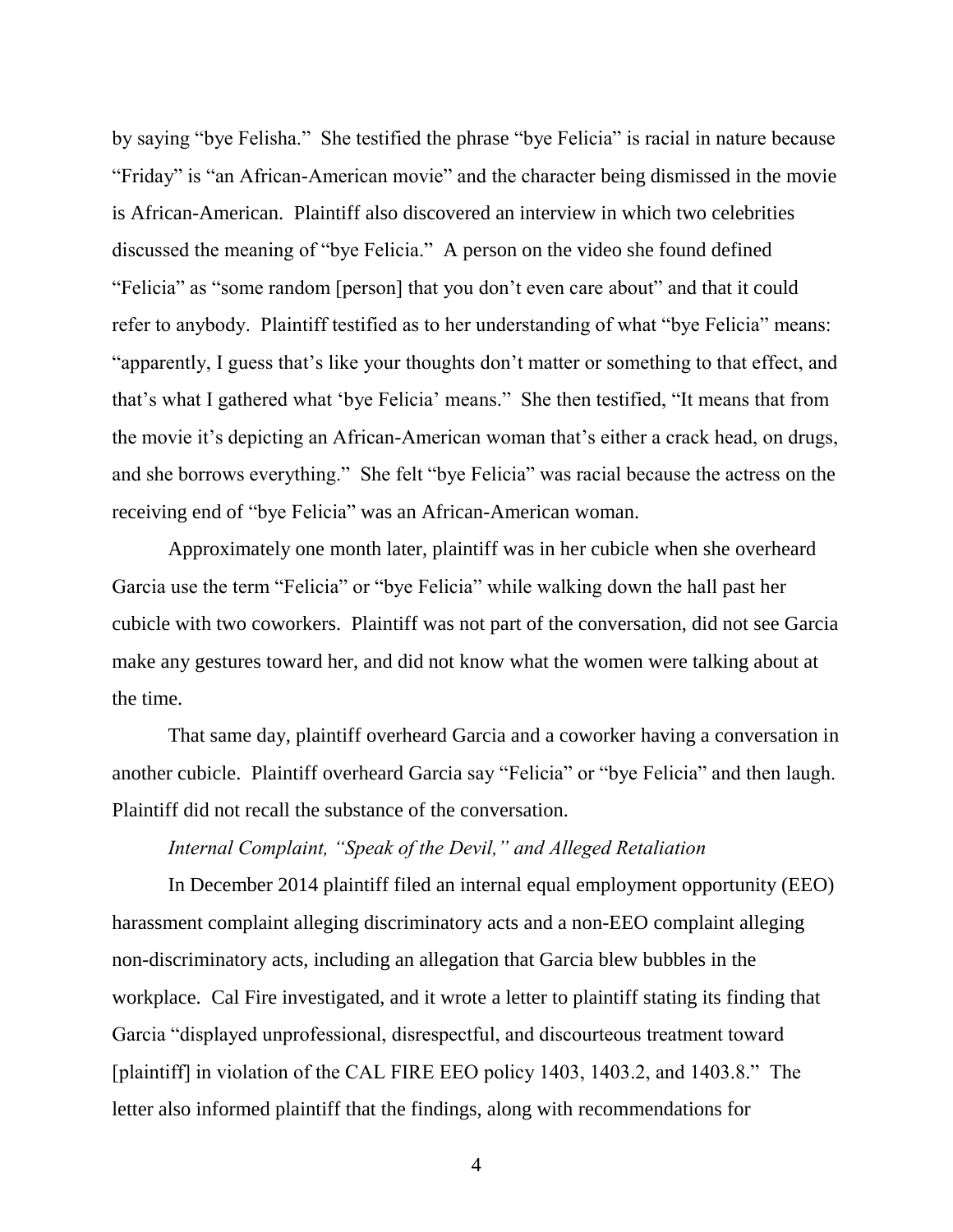appropriate corrective action, were reported to the Office of the State Fire Marshal management.

In approximately late March or early April of 2015, plaintiff saw Garcia standing in a supervisor's doorway, and she said "speak of the devil" as plaintiff approached. The supervisor then requested that plaintiff come into his office. Plaintiff did not know why Garcia made the statement, and she acknowledged that the phrase could have referred to anyone in the office. Although plaintiff did not "have a clear understanding" of what the phrase means, because "the word devil itself is evil," she found the comment offensive because she is religious.

Plaintiff did not recall any other instances of discriminatory conduct or statements, and Garcia never physically threatened plaintiff.

After plaintiff filed her EEO complaint, she alleges she was denied training on "Excel, Notetaking and Minutes." But plaintiff conceded in her deposition that access to training had been "an issue" since she started working at Cal Fire. She also acknowledged that she did not believe Cal Fire denied her training because she filed an EEO complaint against Garcia. And she agreed that her supervisor was encouraging training but that training did not occur due to workload demands. By January 2017 plaintiff's new supervisor "made sure that everyone would get the training that they needed," and plaintiff had taken multiple trainings.

#### *Procedural History*

Plaintiff filed a civil complaint alleging two causes of action: (1) she was subjected to unwanted harassing conduct based on her race and the conduct was so severe, widespread, and persistent that a reasonable African-American would have considered the environment to be hostile or abusive; and (2) plaintiff's complaints of racial harassment were a motivating reason for Cal Fire to deny her job training and for continuing racial harassment.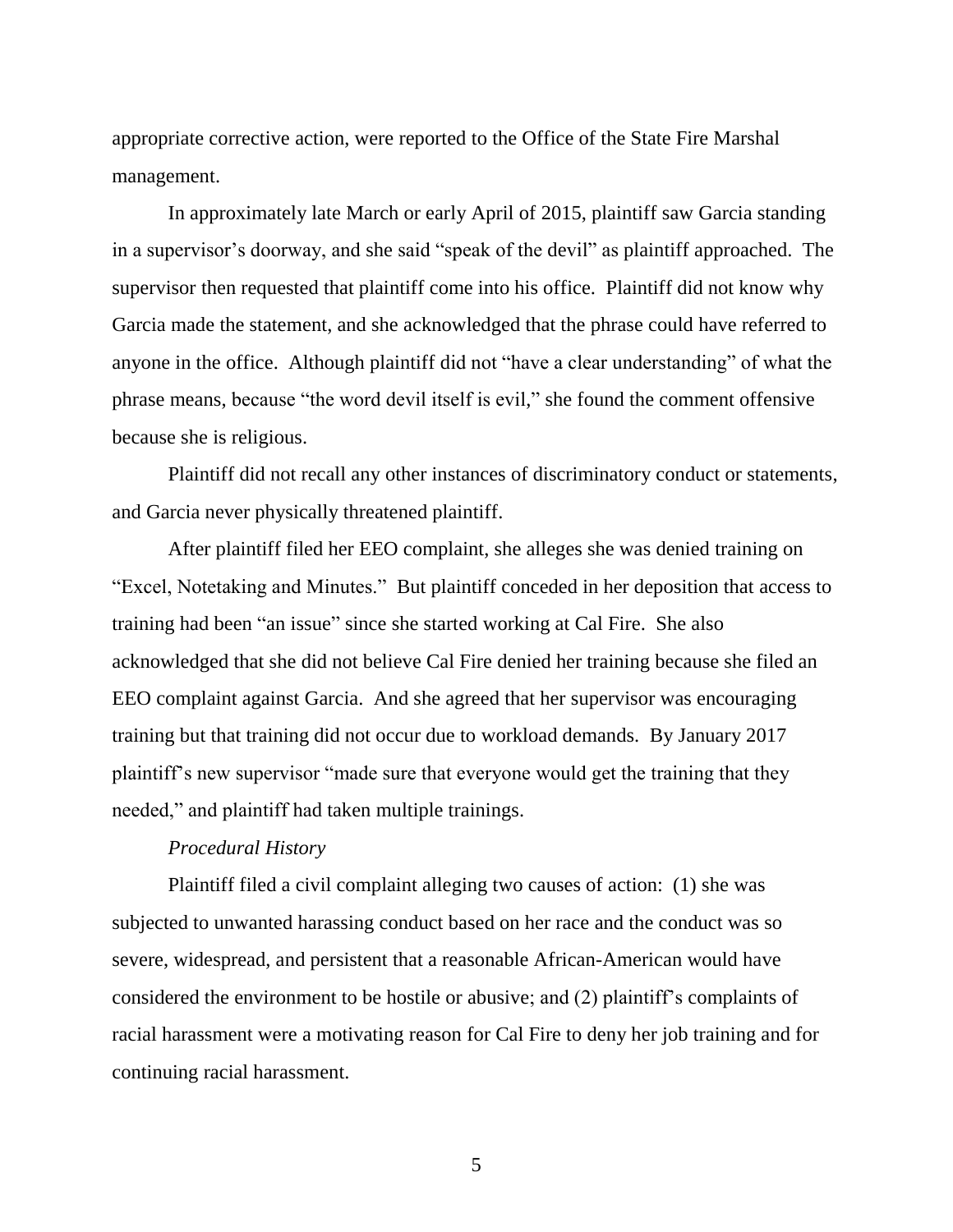Cal Fire and Garcia moved for summary judgment. They argued plaintiff's race harassment claim failed because she could not establish Garcia's comments were based on her race, she could not establish that the comments were severe or pervasive, and she could not show a causal connection between the internal complaint and any lack of training or further unwarranted comments.

In opposition, plaintiff filed a declaration that included new factual allegations. Plaintiff asserted that Garcia said "Bye Felicia" and "Felicia" three or four times to her after she filed the internal complaint. She also alleged that Cal Fire management was retaliating against her by Garcia reporting on her job performance and being "back in [her] business." She also alleged that she was being denied job training due to her internal complaint.

The trial court granted defendants' motion for summary judgment and entered judgment in their favor. The court found that (1) there was no evidence that Garcia's comments were racial in content or motivated by race, (2) Garcia's conduct was neither severe nor pervasive, (3) there was no causal connection between plaintiff's internal complaint and her being denied training, and (4) plaintiff's declaration was contrary to her sworn deposition testimony and could not defeat the summary judgment motion.

Plaintiff timely appeals from the judgment entered against her.

### **DISCUSSION**

Plaintiff contends there is a triable issue of fact with respect to both her claim of a hostile work environment and her claim of retaliation for a protected activity. We disagree.

#### I

## *Standard of Review*

A motion for summary judgment must be granted if the submitted papers show there is no triable issue as to any material fact and that the moving party is entitled to judgment as a matter of law. (Code Civ. Proc., § 437c, subd. (c).) The moving party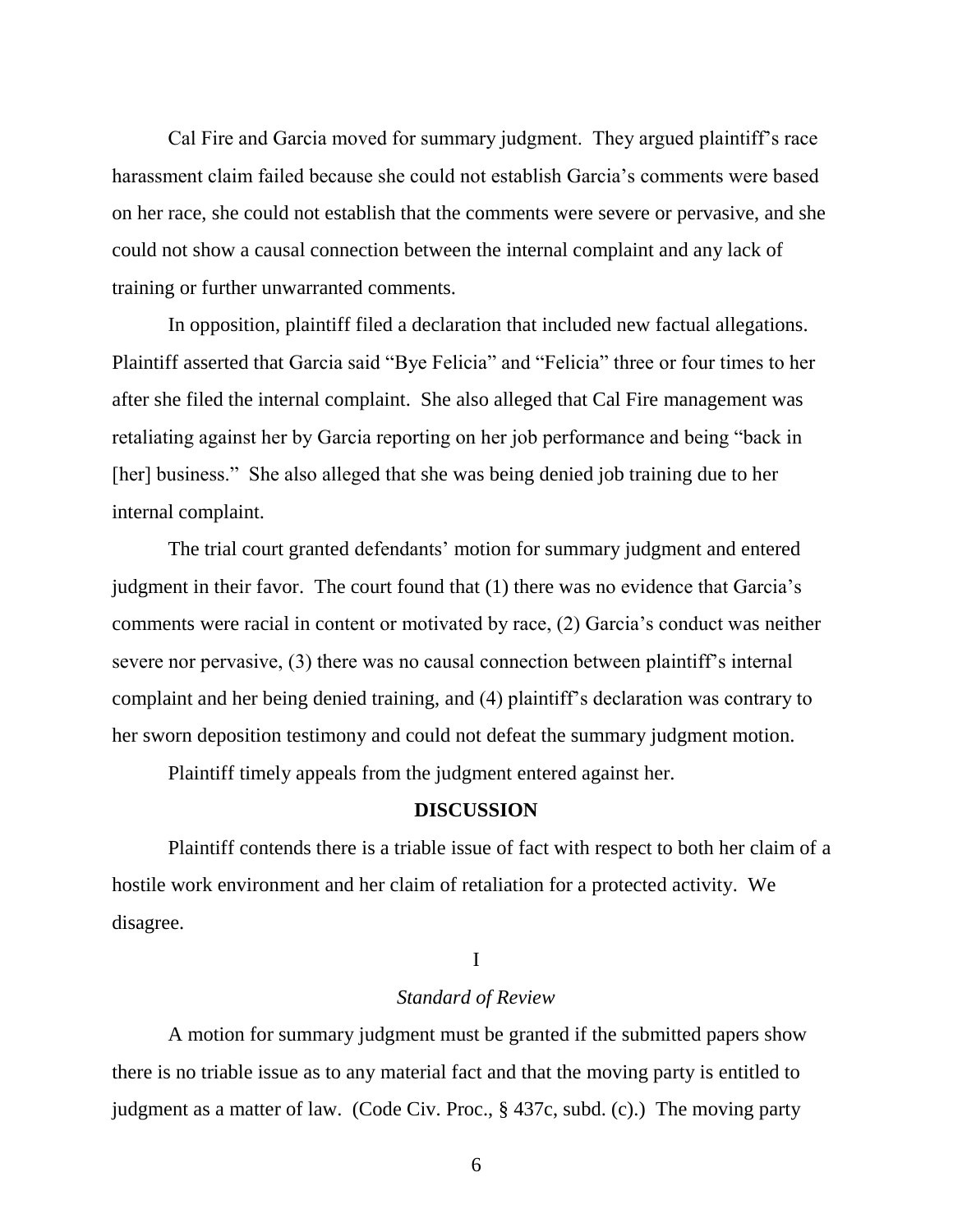initially bears the burden of making a "prima facie showing of the nonexistence of any genuine issue of material fact." (*Aguilar v. Atlantic Richfield Co.* (2001) 25 Cal.4th 826, 845.) "A prima facie showing is one that is sufficient to support the position of the party in question." (*Id*. at p. 851.) As applicable here, a defendant moving for summary judgment can meet its burden of showing that a cause of action has no merit by showing that one or more elements of the cause of action cannot be established. (Code Civ. Proc., § 437c, subd. (p)(2).) Once the defendant has met its burden, the burden shifts to the plaintiff to show that a triable issue of one or more material facts exists as to the cause of action. (*Ibid*.)

"We independently review an order granting summary judgment, viewing the evidence in the light most favorable to the nonmoving party. [Citations.] In performing our independent review of the evidence, 'we apply the same three-step analysis as the trial court. First, we identify the issues framed by the pleadings. Next, we determine whether the moving party has established facts justifying judgment in its favor. Finally, if the moving party has carried its initial burden, we decide whether the opposing party has demonstrated the existence of a triable, material fact issue.' " (*Lackner v. North* (2006) 135 Cal.App.4th 1188, 1196.)

"In determining whether there is a triable issue of material fact, we consider all the evidence set forth by the parties except that to which objections have been made and properly sustained. [Citations.] We accept as true the facts supported by plaintiff's evidence and the reasonable inferences therefrom [citation], resolving evidentiary doubts or ambiguities in plaintiff's favor." (*Lackner v. North*, *supra*, 135 Cal.App.4th at p. 1196.)

#### II

#### *Hostile Work Environment Claim*

Plaintiff's complaint claims that Cal Fire and Garcia subjected her to unwanted harassing conduct due to her race that was "so severe, widespread and/or persistent that a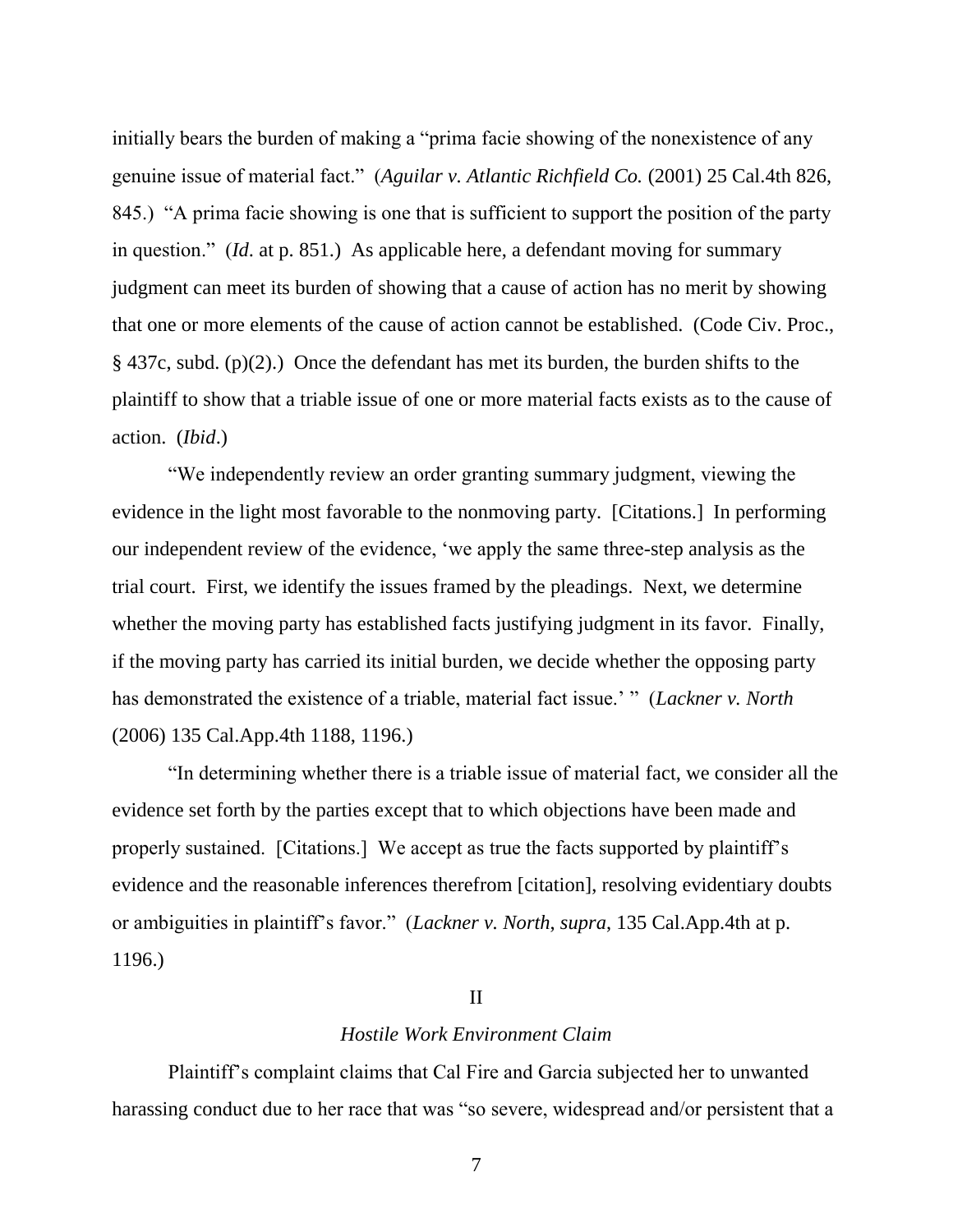reasonable African-American in [her] circumstances would have considered the environment to be hostile or abusive." On appeal, plaintiff argues there is a triable issue of fact as to that claim.

The FEHA makes it unlawful "[f]or an employer . . . or any other person, because of race . . . to harass an employee." (Gov. Code, § 12940, subd. (j)(1).) "Harassment includes but is not limited to: [¶] (A) Verbal harassment, e.g., epithets, derogatory comments or slurs on a basis [of race]." (Cal. Code of Regs., tit. 2, § 11019, subd. (b)(2)(A).) "To establish a prima facie case of a racially hostile work environment, [plaintiff] was required to show that  $(1)$  [she] was a member of a protected class;  $(2)$  [she] was subjected to unwelcome racial harassment; (3) the harassment was based on race; (4) the harassment unreasonably interfered with [her] work performance by creating an intimidating, hostile, or offensive work environment, and (5) [Cal Fire] is liable for the harassment. [Citations.]" (*Thompson v. City of Monrovia* (2010) 186 Cal.App.4th 860, 876.)

" '[H]arassment creates a hostile, offensive, oppressive, or intimidating work environment and deprives victims of their statutory right to work in a place free of discrimination when the harassing conduct sufficiently offends, humiliates, distresses, or intrudes upon its victim, so as to disrupt the victim's emotional tranquility in the workplace, affect the victim's ability to perform the job as usual, or otherwise interfere with and undermine the victim's personal sense of well-being.' [Citations.] 'A single incident of harassing conduct is sufficient to create a triable issue regarding the existence of a hostile work environment if the harassing conduct has unreasonably interfered with the plaintiff's work performance or created an intimidating, hostile, or offensive working environment.' [Citation.] 'The existence of a hostile work environment depends upon the totality of the circumstances and a discriminatory remark, even if not made directly in the context of an employment decision or uttered by a nondecisionmaker, may be relevant, circumstantial evidence of discrimination.' [Citation.] 'The harassment must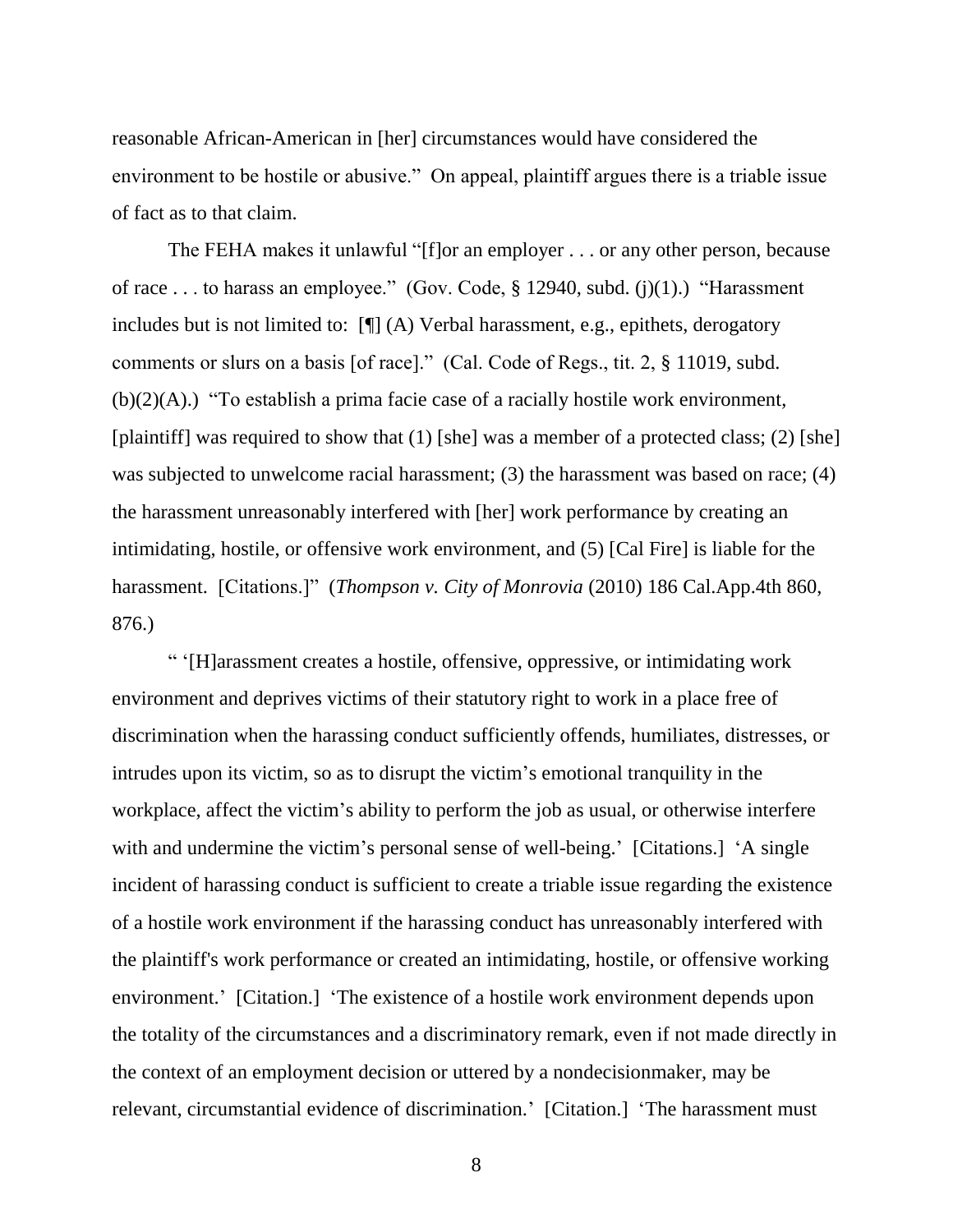satisfy an objective and a subjective standard. " '[T]he objective severity of harassment should be judged from the perspective of a reasonable person in the plaintiff's position, considering "all the circumstances." . . .' " [Citation.] And, subjectively, an employee must perceive the work environment to be hostile. [Citation.] Put another way, "[t]he plaintiff must prove that the defendant's conduct would have interfered with a reasonable employee's work performance and would have seriously affected the psychological wellbeing of a reasonable employee and that [she] was actually offended." [Citation.]' [Citation.]" (*Ortiz v. Dameron Hospital Assn.* (2019) 37 Cal.App.5th 568, 582-583.)

We conclude defendants' motion established that plaintiff could not satisfy the elements of her racial harassment claim and that plaintiff failed to establish the existence of a triable, material issue of fact. While plaintiff, as an African-American, is a member of a protected class, she cannot show that Garcia harassed her based on her race.

Plaintiff argues that Garcia harassed her by (1) speaking her name with a Southern drawl; (2) saying "un, if you don't know, now you know" in response to her statement that she did not know the answer to a question; (3) calling her "Felicia" or "bye Felicia" on five occasions; and (4) saying "speak of the devil" as she approached. None of these actions were shown to be harassing on the basis of her race.

First, plaintiff does not even try to explain how Garcia's drawing out the pronunciation of her name is based on her race. While that conduct could be construed as annoying or unprofessional, plaintiff presents no basis to believe that the conduct was racially motivated.

Second, plaintiff cannot show that Garcia's statement, "un, if you don't know, now you know" was an epithet, derogatory, or a slur based on her race. She argues that Garcia was reciting a lyric from a rap song and that Garcia intended to refer to her by a slur appearing at the conclusion of that lyric in the explicit version of the song. Construing the evidence in the light most favorable to the plaintiff, we make the reasonable inference that Garcia was reciting a lyric from the song "Juicy" by the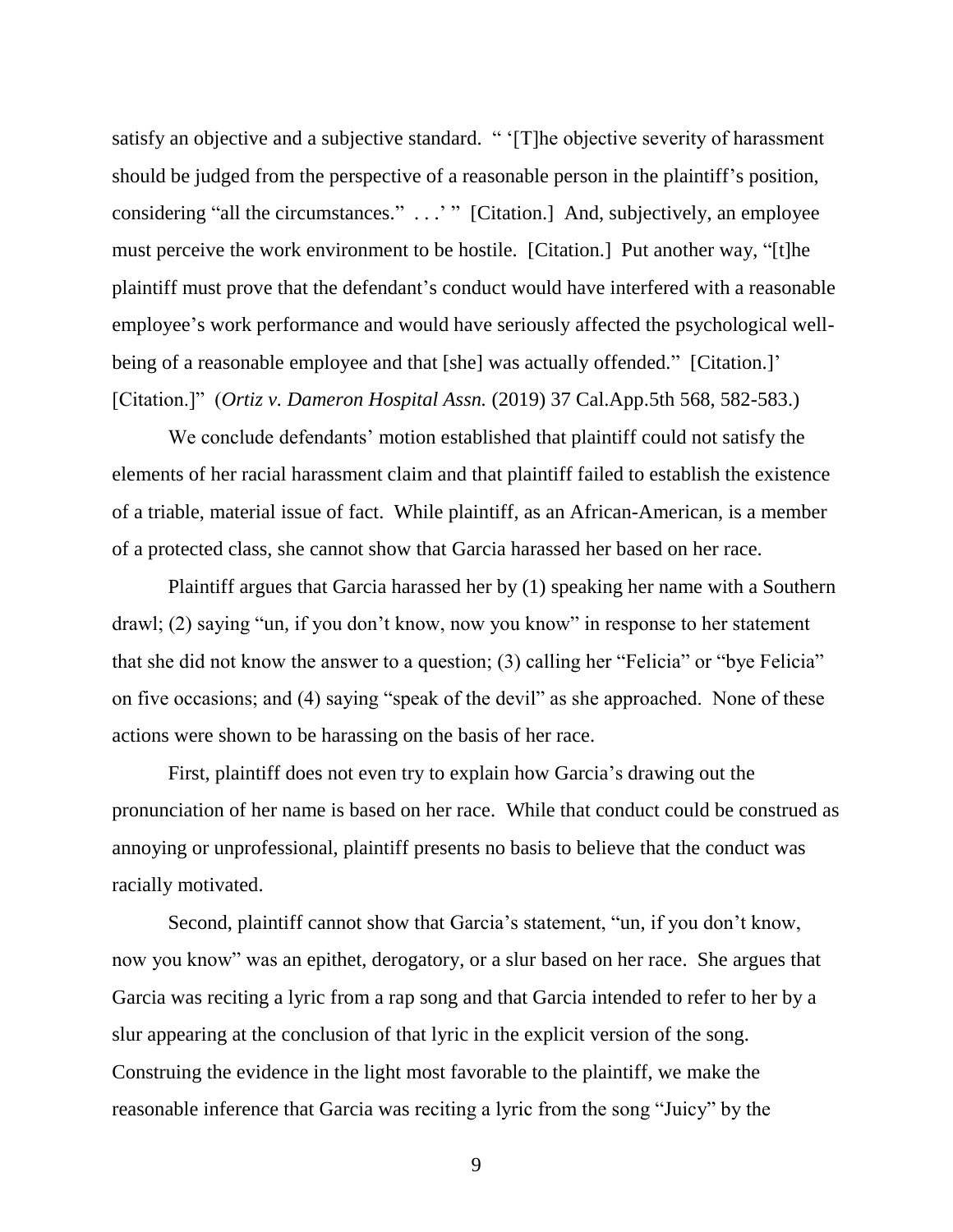Notorious B.I.G. But the inference that Garcia intended the lyric to impliedly refer to plaintiff by a racial slur is speculative and insufficient to establish harassment. (See *Guthrey v. State of Cal.* (1998) 63 Cal.App.4th 1108, 1118 [speculation insufficient to establish discrimination led to hostile conduct].) Garcia's statement did not explicitly state a racial slur, and Garcia never referred to plaintiff by the slur she infers, or any slur, for that matter. Plaintiff never heard Garcia tell a racially insensitive joke or make any gestures she felt were derogatory toward African-Americans. While one version of the song "Juicy" contains a slur at the end of the lyric, another "clean" version of the song does not include the slur. Plaintiff conceded she did not know what Garcia meant by the statement, and she did not ask. And the lyric, considered outside of the context of the song, is a logical response to plaintiff's comment that she had not previously known the answer to a question she asked another employee.

Further, plaintiff cannot show that the instances in which Garcia stated the phrase "bye Felicia" were harassment based on her race. Construing the evidence in the light most favorable to the plaintiff, we presume that the genesis of Garcia's reference to "bye Felicia" was the movie "Friday." But plaintiff's inference that the phrase "bye Felicia" was racially derogatory is speculative. Plaintiff testified that "bye Felicia" is racial in nature because "Friday" is casted by predominately African-American actors, and the character who was summarily dismissed with the phrase "bye Felicia" is African-American. But she also testified that she understood the phrase to mean "your thoughts don't matter or something to that effect." That interpretation is bolstered by the interview plaintiff discovered on the Internet, in which "bye Felicia" was defined as "some random [person] that you don't even care about" and that it could refer to anybody. In other words, plaintiff cannot show that the phrase "bye Felicia" is a racially derogatory comment or, rather, whether it is used to summarily dismiss a person whose "thoughts don't matter." Therefore, plaintiff cannot show that Garcia's comments were harassing based on her race.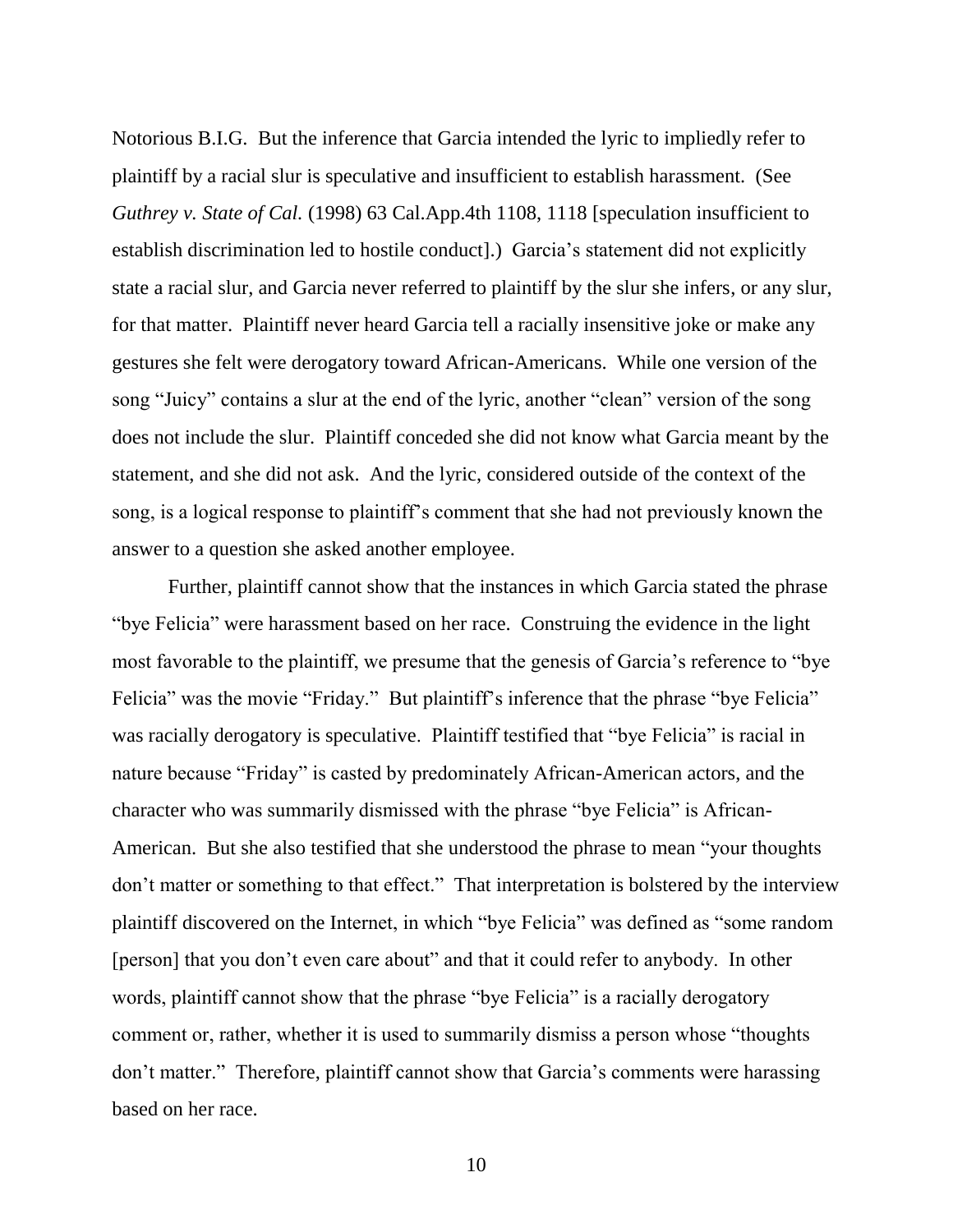Finally, plaintiff cannot show that Garcia's statement "speak of the devil" was harassment based on her race. While plaintiff may have found the phrase offensive to her religious beliefs, the phrase as commonly used merely implies that a person arrives at a place while being spoken about by others. We see no reason to infer that Garcia's statement was meant as a *racial* slur in any way, and plaintiff has provided us with no reason to do so.

Plaintiff contends that Cal Fire's letter informing her that Garcia had violated its policies is evidence that her comments were racially motivated. But while the letter stated that Garcia "displayed unprofessional, disrespectful, and discourteous treatment toward [plaintiff] in violation of the CAL FIRE EEO policy 1403, 1403.2, and 1403.8," nothing in that letter constitutes an admission by Cal Fire that Garcia's conduct was racially motivated. Even assuming Garcia's comments were unprofessional, disrespectful, and discourteous, the letter does not state that Garcia's comments were racially motivated, and any inference to the contrary is unsupported.

Plaintiff cannot show that the totality of Garcia's conduct created an intimidating, hostile, or offensive work environment. Plaintiff presented evidence that Garcia made fewer than 10 allegedly offensive comments over the course of nine months. Given the complete lack of any racial reference in the comments themselves and the infrequency of the comments, the comments were not at all severe or pervasive as defined by statute and recent caselaw as explained *ante*, and do not support a claim for a hostile work environment.

The trial court did not err in granting defendants' motion for summary judgment as to plaintiff's claim of racial harassment.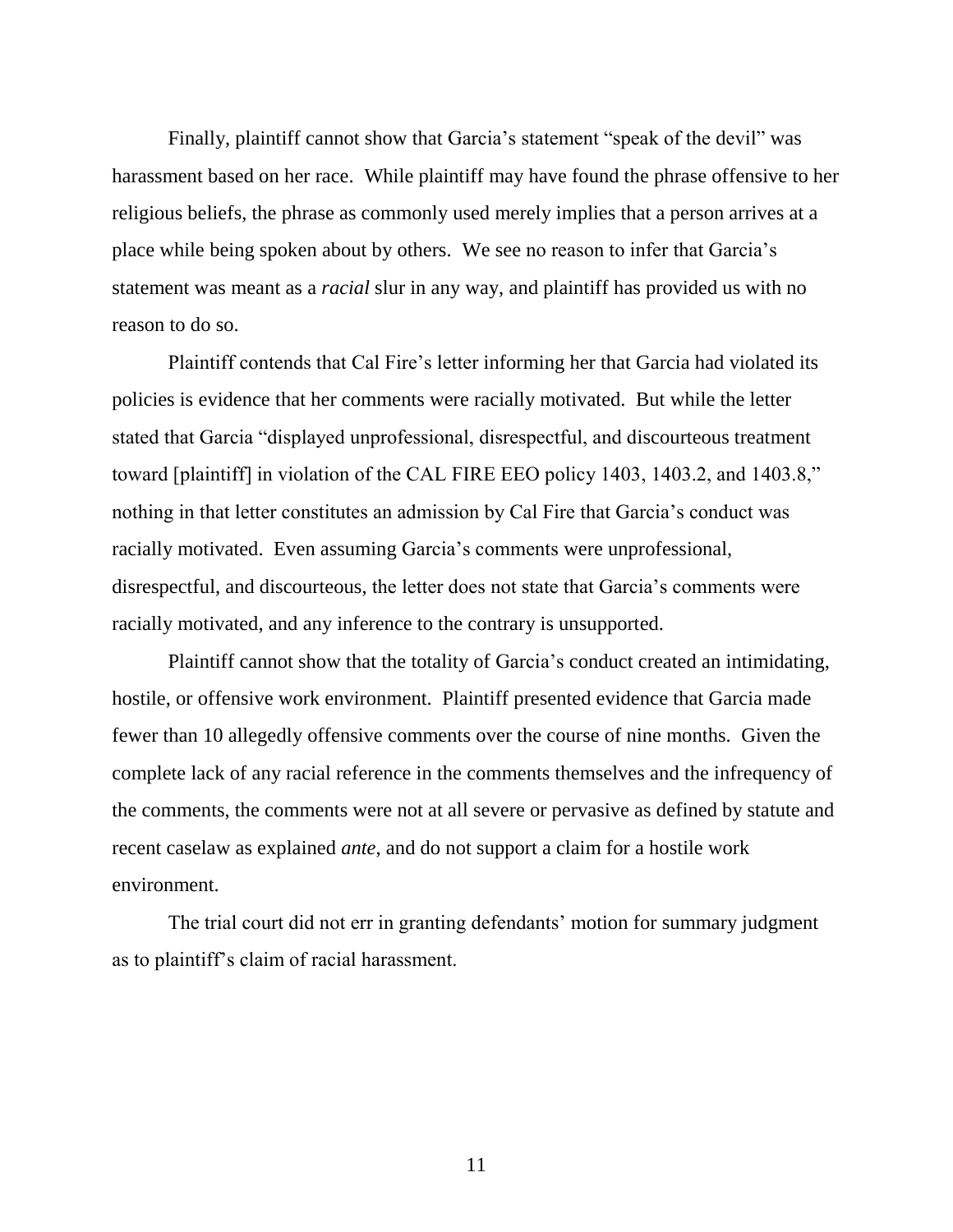#### *Retaliation Claim*

III

Plaintiff next claims that there is a triable issue of fact on her claim that her EEO complaint motivated Cal Fire to deny her job training and to continue subjecting her to unwanted racial comments. We disagree.

"[I]n order to establish a prima facie case of retaliation under the FEHA, a plaintiff must show (1) he or she engaged in a 'protected activity,' (2) the employer subjected the employee to an adverse employment action, and (3) a causal link existed between the protected activity and the employer's action." (*Yanowitz v. L'Oreal USA, Inc.* (2005) 36 Cal.4th 1028, 1042.) "[A] plaintiff in a retaliation case need only prove that a retaliatory animus was at least a substantial or motivating factor in the adverse employment decision." (*George v. California Unemployment Ins. Appeals Bd.* (2009) 179 Cal.App.4th 1475, 1492.)

Plaintiff's claim that Cal Fire denied her training due to her EEO complaint lacks merit. Plaintiff conceded in her deposition that lack of training had been "an issue" since she started working at Cal Fire and that she did not believe there was a causal connection between her EEO complaint and her being denied training. While plaintiff filed a declaration in support of her opposition to defendants' motion for summary judgment alleging that Cal Fire's denial of her training was retaliatory, such a self-serving declaration contradicting sworn testimony cannot defeat summary judgment. (See *Trovato v. Beckman Coulter, Inc.* (2011) 192 Cal.App.4th 319, 325 (*Trovato*).) Therefore, there is insufficient evidence of a causal link between plaintiff's EEO complaint and a lack or denial of training.

Similarly, there is no evidence that Garcia made unwanted racial comments after plaintiff filed her EEO complaint. In her deposition, plaintiff testified that the only allegedly derogatory comment Garcia made after her EEO complaint was to say, "speak of the devil." As we discussed *ante*, plaintiffs offer no evidence to show that Garcia used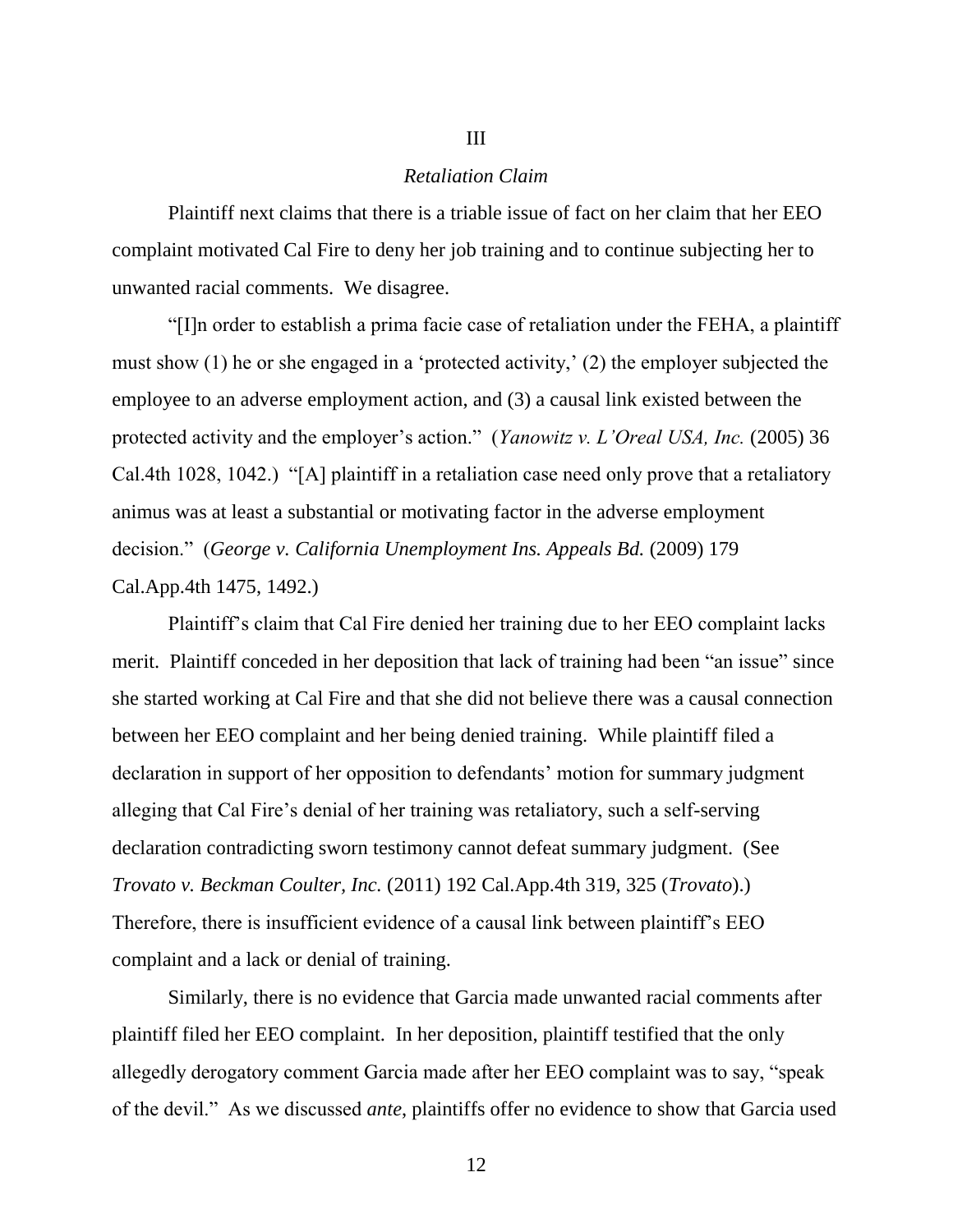that phrase outside of its normal usage or that the phrase was racially motivated. And although plaintiff filed a declaration contradicting her deposition testimony and asserting that Garcia said "bye Felicia" three or four more times after plaintiff's EEO complaint, her declaration contradicting sworn testimony cannot defeat summary judgment. (See *Trovato*, *supra*, 192 Cal.App.4th at p. 325.)**<sup>2</sup>**

Finally, plaintiff emphasizes that Garcia "continued to issue [her] directives and *engage in efforts to sabotage her job*." But we consider only whether defendants' motion for summary judgment is successful as to those claims plaintiff raised in her complaint (see *FPI Development, Inc. v. Nakashima* (1991) 231 Cal.App.3d 367, 381 [function of pleadings in a motion for summary judgment is to "delimit the scope of the issues"]). Plaintiff's retaliation claim only alleged denial of job training and unwanted racial comments. Therefore, we do not consider this argument.

 $\overline{a}$ 

**<sup>2</sup>** Plaintiff appears to attempt to raise two other arguments. She first asserts that defendants failed to unequivocally state whether 40 of her 43 additional facts were disputed. While she contends the defendants' failure to appropriately respond "makes for unnecessary ambiguity, and more work for the courts and opposing party," she does not argue that defendants' failure to respond is reversible error. Therefore, the argument is forfeited. (See *People v. Hovarter* (2008) 44 Cal.4th 983, 1029 [points not supported by legal argument and citation to authority may be treated as waived].) She next asserts that the court "inexplicably reversed" its tentative ruling, in which the court stated that "Garcia's comments were not explicitly racial in content, and it is no more reasonable to conclude that the comments were racially motivated than not." But plaintiff does not argue that the court's "inexplicabl[e] revers[al]" of its tentative ruling was erroneous or requires reversal. Therefore, that argument is also forfeited. (See *ibid*.)